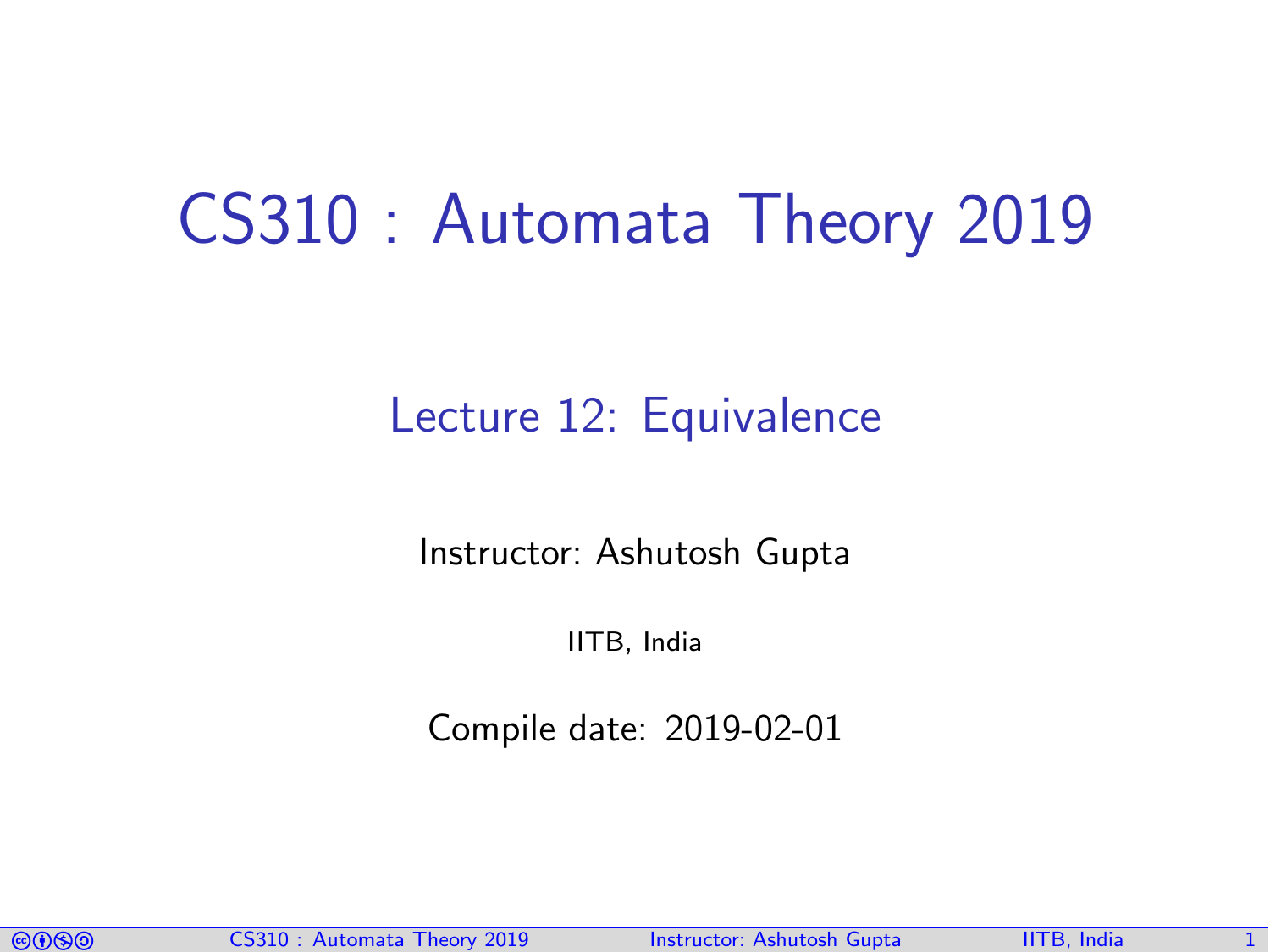Equivalence of languages

# Are two descriptions of regular languages

equivalent,

# i.e., describing same language?

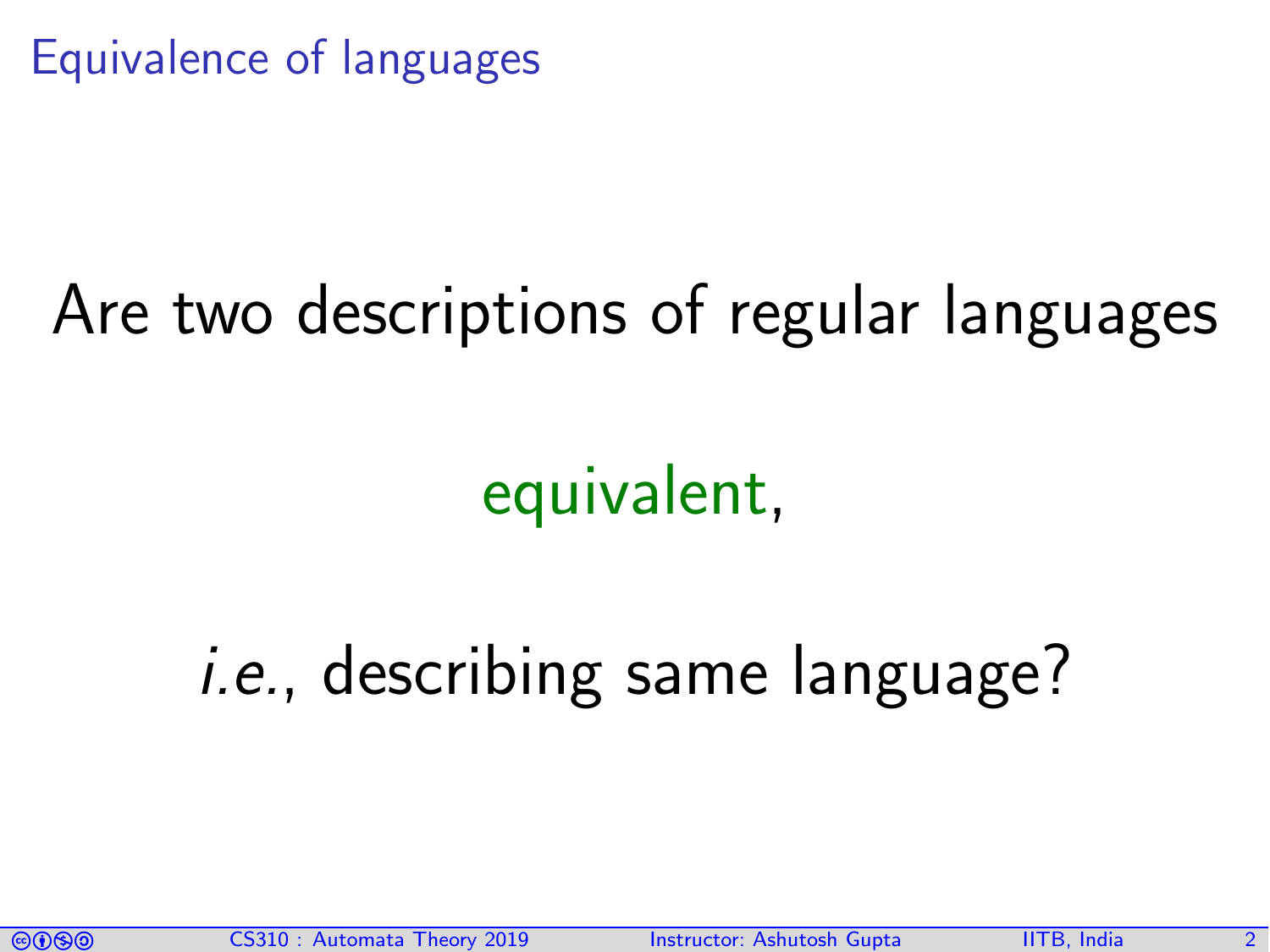#### Unique DFA

For starters, we covert all descriptions to DFAs.

DFA representation does not guarantee uniqueness.

Can we transform the DFAs to canonical forms to compare their languages?

We will proceed by learning to identify equivalent states in DFAs.

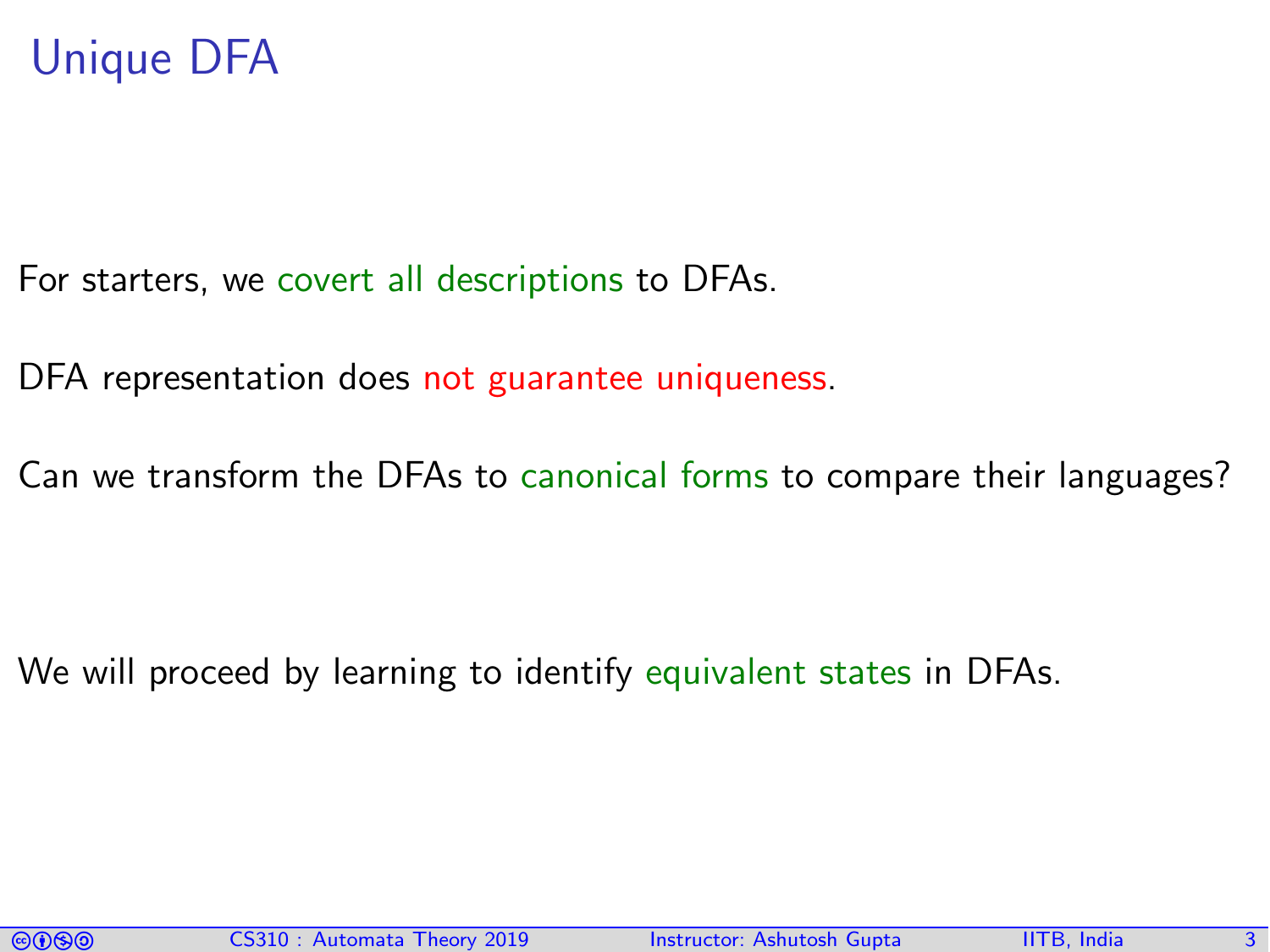#### Equivalent states

#### Definition 12.1 Let  $A = (Q, \Sigma, \delta, q_0, F)$  be a DFA.  $p, q \in Q$  are equivalent if for each word w,  $\hat{\delta}(\rho,w)$  is accepting state iff  $\hat{\delta}(q,w)$  is accepting state.

#### Definition 12.2

We say p and q are distinguishable if they are not equivalent, that is, there is a word w such that one of  $\hat{\delta}(\rho, w)$  and  $\hat{\delta}(q, w)$  is accepting but the other is not.

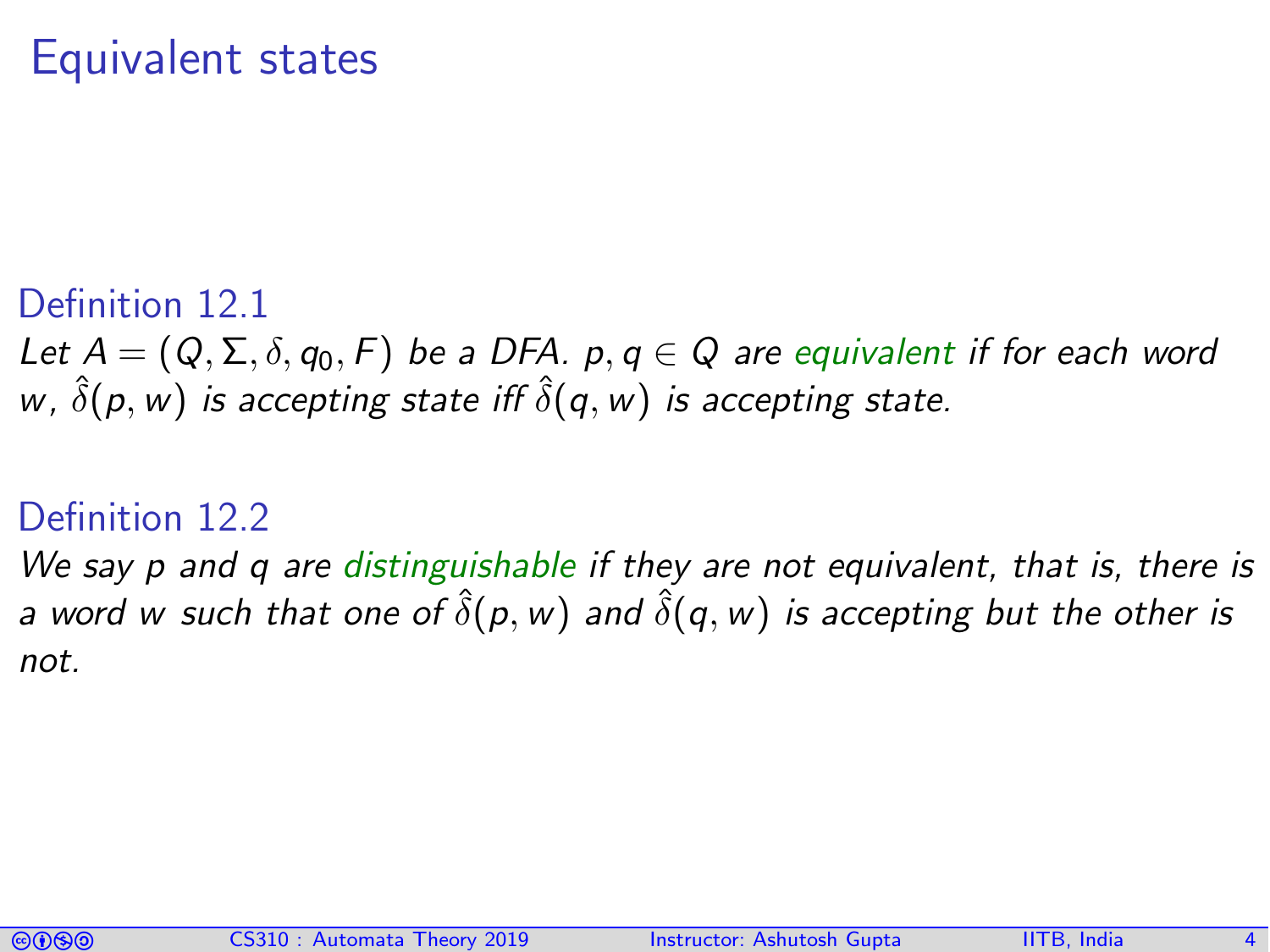### Example: distinguishable states



- $\blacktriangleright$   $\epsilon$  distinguishes q<sub>2</sub> and q<sub>6</sub>.
- ▶ 01 distinguishes  $q_0$  and  $q_6$ .

#### Exercise 12.1

Give strings that distinguishes the following pair of states.  $\blacktriangleright$  q<sub>4</sub> and q<sub>3</sub>

 $\blacktriangleright$  q<sub>1</sub> and q<sub>5</sub>

 $q_2$  and  $q_7$ 

comata Theory 2019 Instructor: [Ashutosh Gupta](http://www.cse.iitb.ac.in/~akg/) IITB, India 5. IITB

 $q_1$  and  $q_7$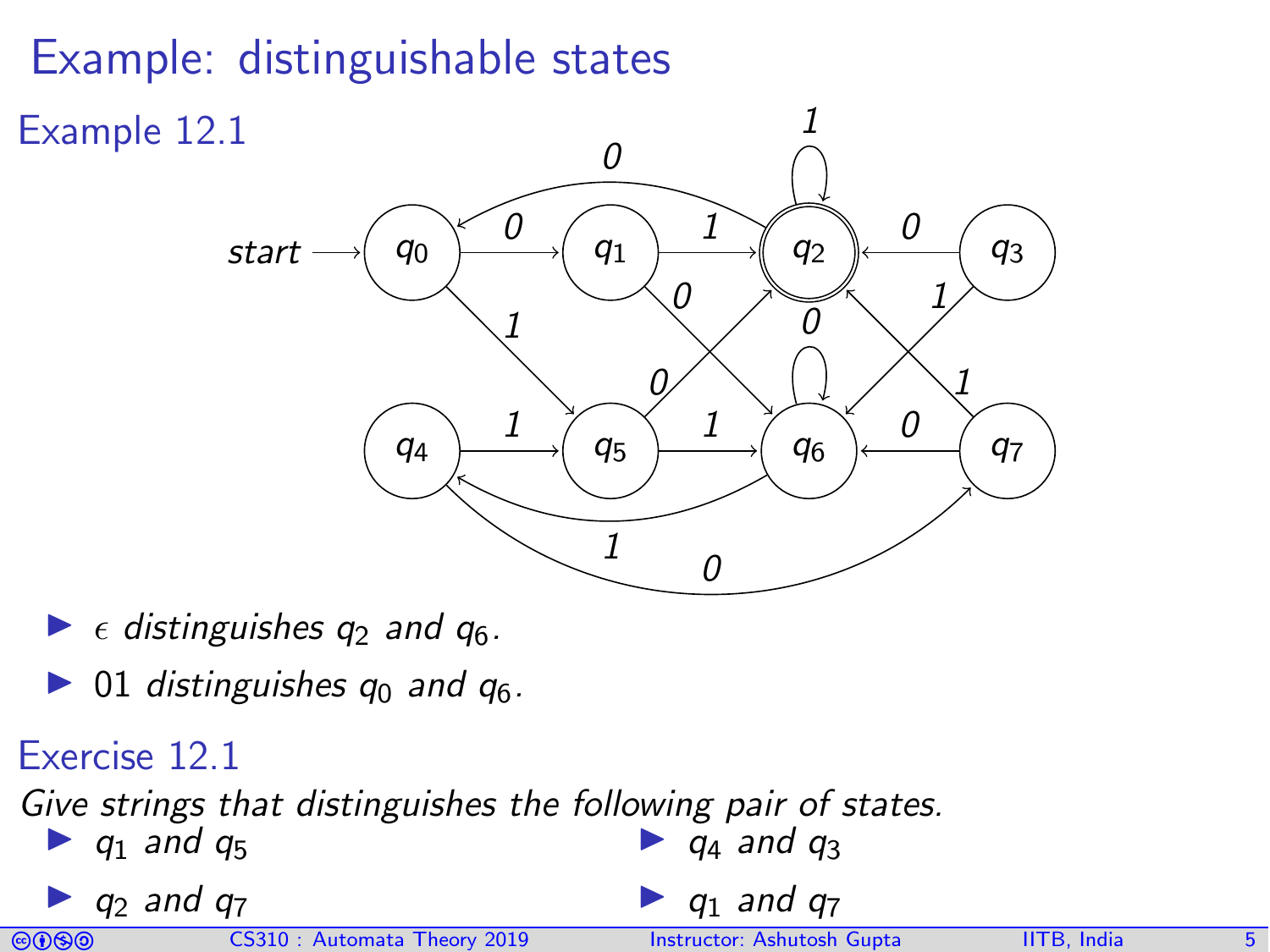#### Example : equivalent states



- $\triangleright$  q<sub>1</sub> and q<sub>7</sub> are equivalent
- $\blacktriangleright$   $q_0$  and  $q_4$  are equivalent

#### Exercise 12.2

Are there any other equivalent pairs?

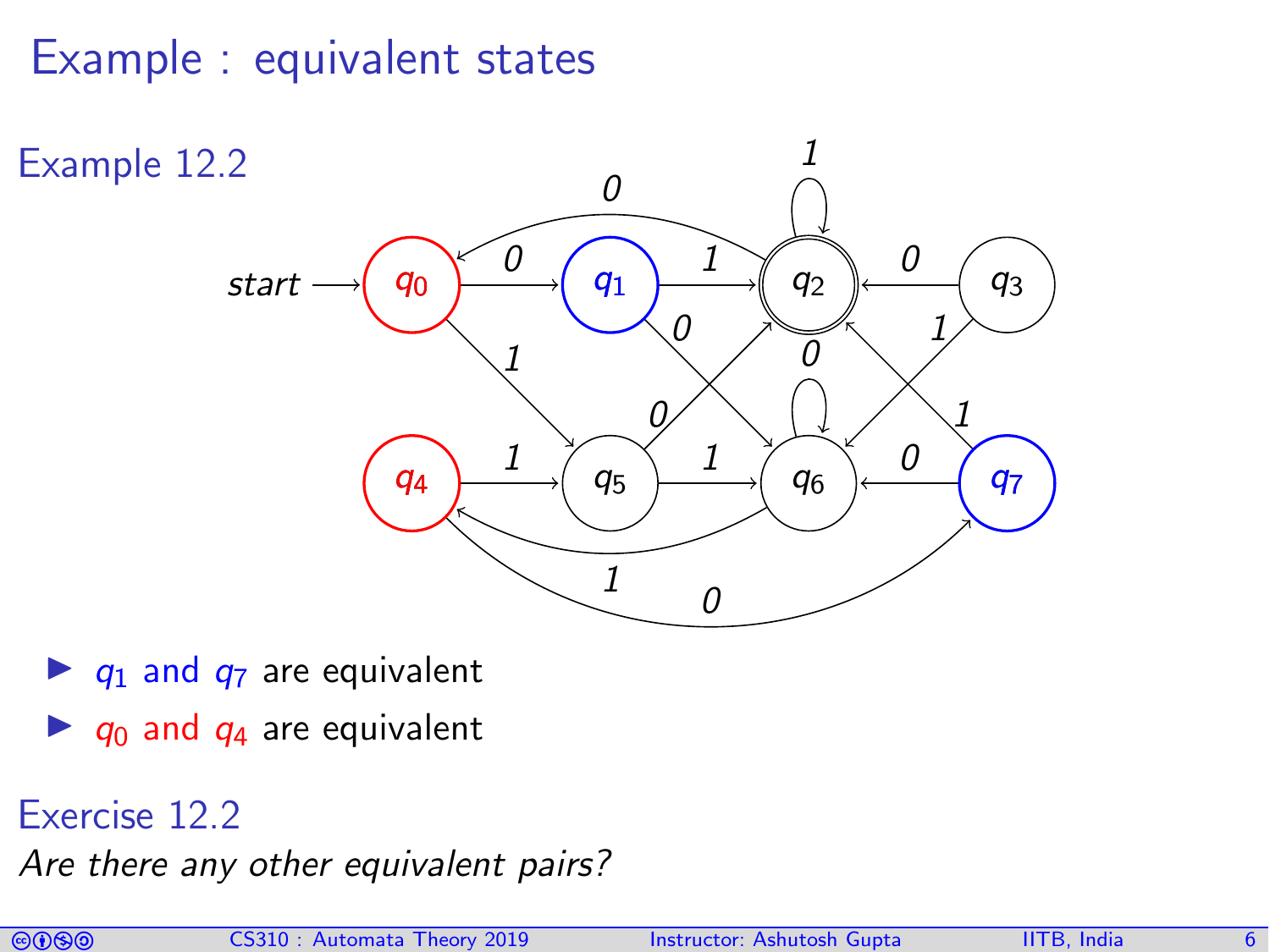### Identifying distinguishable pairs

base case:

It is clear that accepting states are distinguishable from the others.

#### induction step:

We can also declare a pair of states distinguishable if they take us to already known distinguishable pair of states upon reading some letter.

#### Example 12.3

Let us suppose word w distinguishes states q and p.

Let  $\delta(r, a) = q$  and  $\delta(s, a) = p$ .

Therefore, word aw distinguishes r and s.

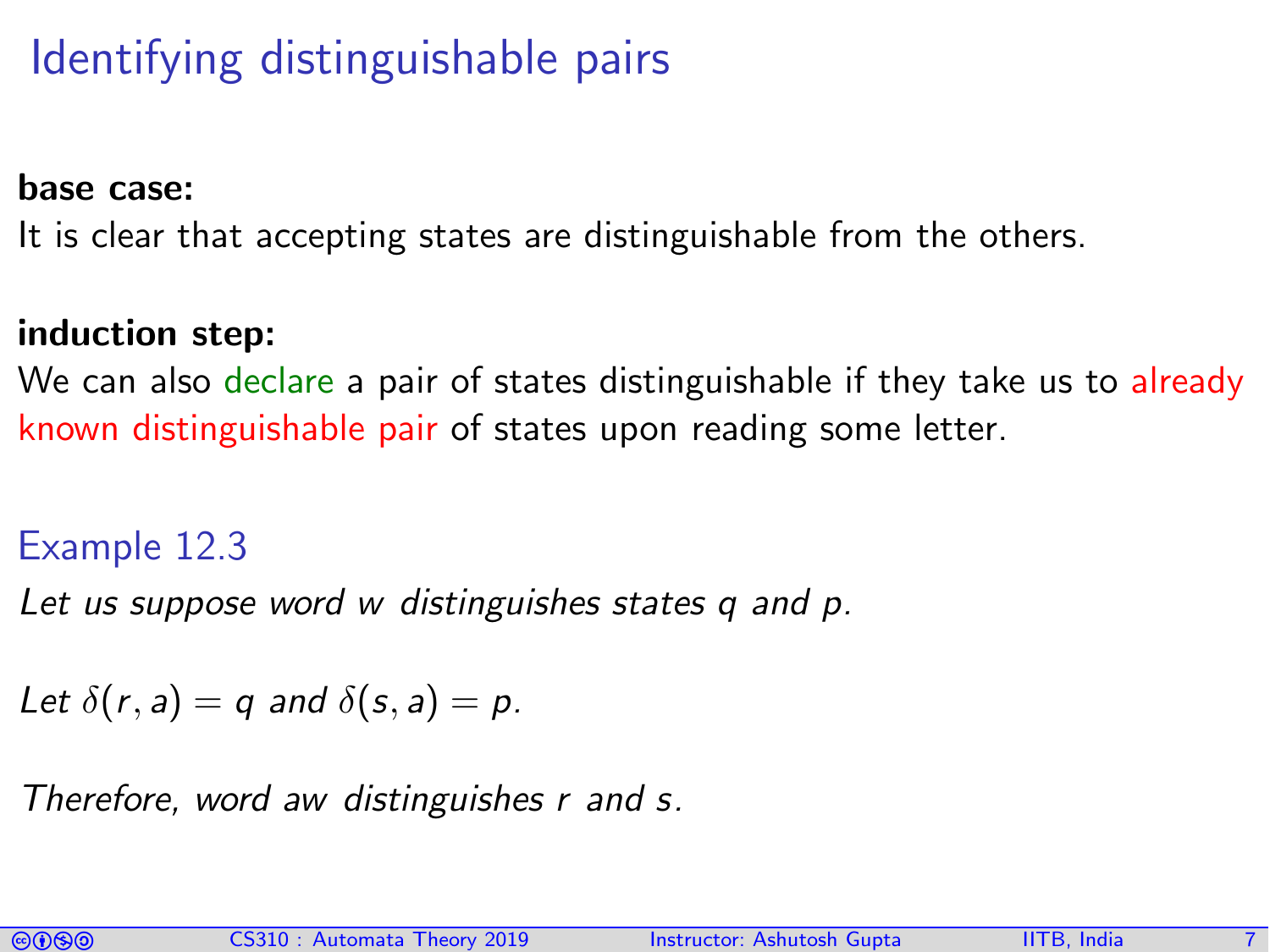### Algorithm for identifying distinguishable pairs

```
Algorithm 12.1: DISTINGUISHABLEPAIRS( DFA A = (Q, \Sigma, \delta, q_0, F))
  Output: set of unordered pairs of states D
D := \{\{q, q'\} | q \in F \wedge q' \in Q - F\};changed := true;while changed do
        changed := false;
\left\{ \quad \text{if} \ \ \exists q, q', a \text{ such that } \{q, q'\} \not\in D \text{ and } \{\delta(q, a), \delta(q', a)\} \in D \text{ then} \right\}D := D \cup \{ \{q, q'\} \};\begin{array}{|c|c|c|c|}\hline \ \quad & \quad \text{change} \end{array} := true;
  return D
```
Since  $D$  can be viewed as yes/no entries in a table, the above is also called table filling algorithm.

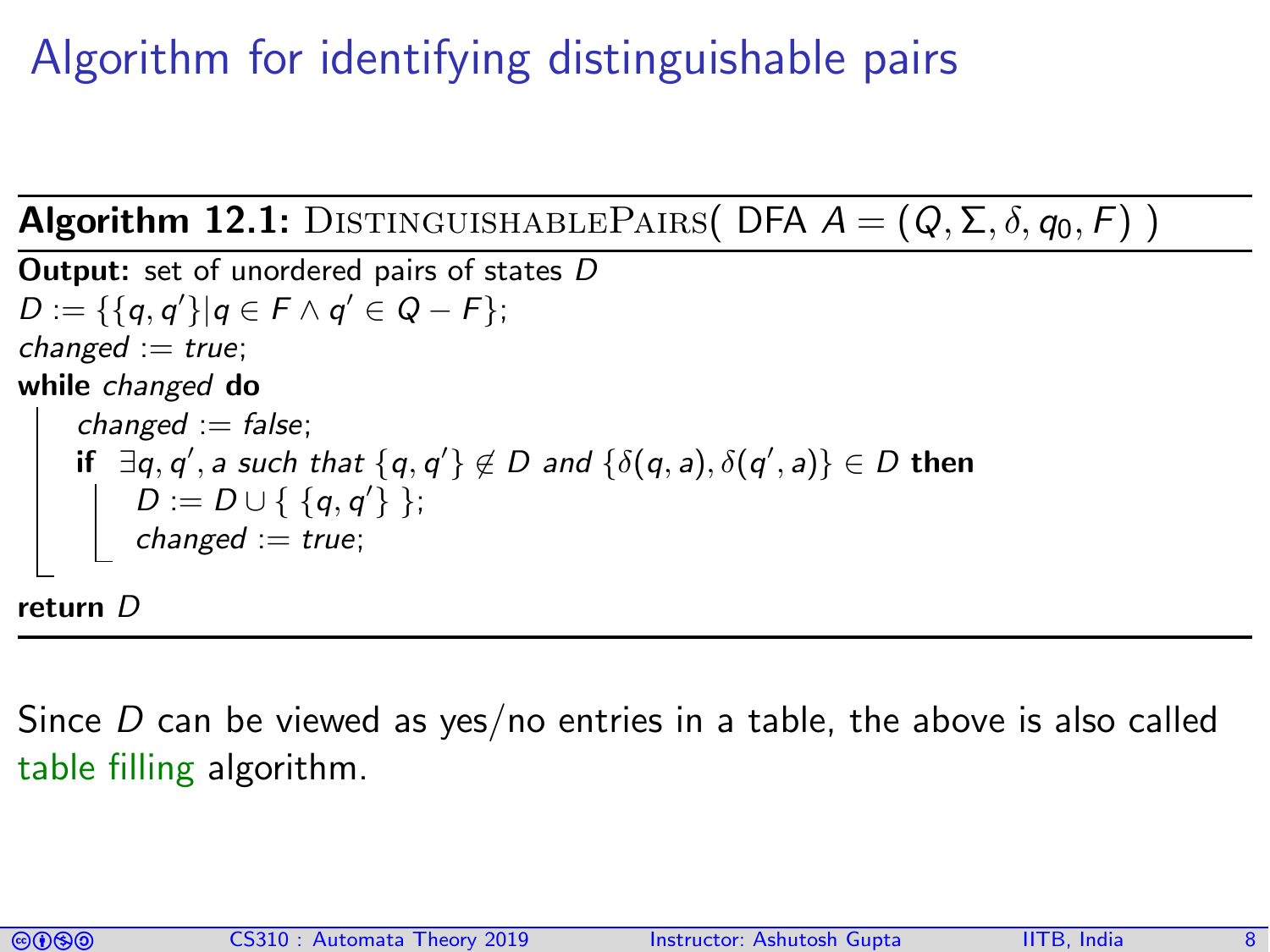### Example: run of DISTINGUISHABLEPAIRS

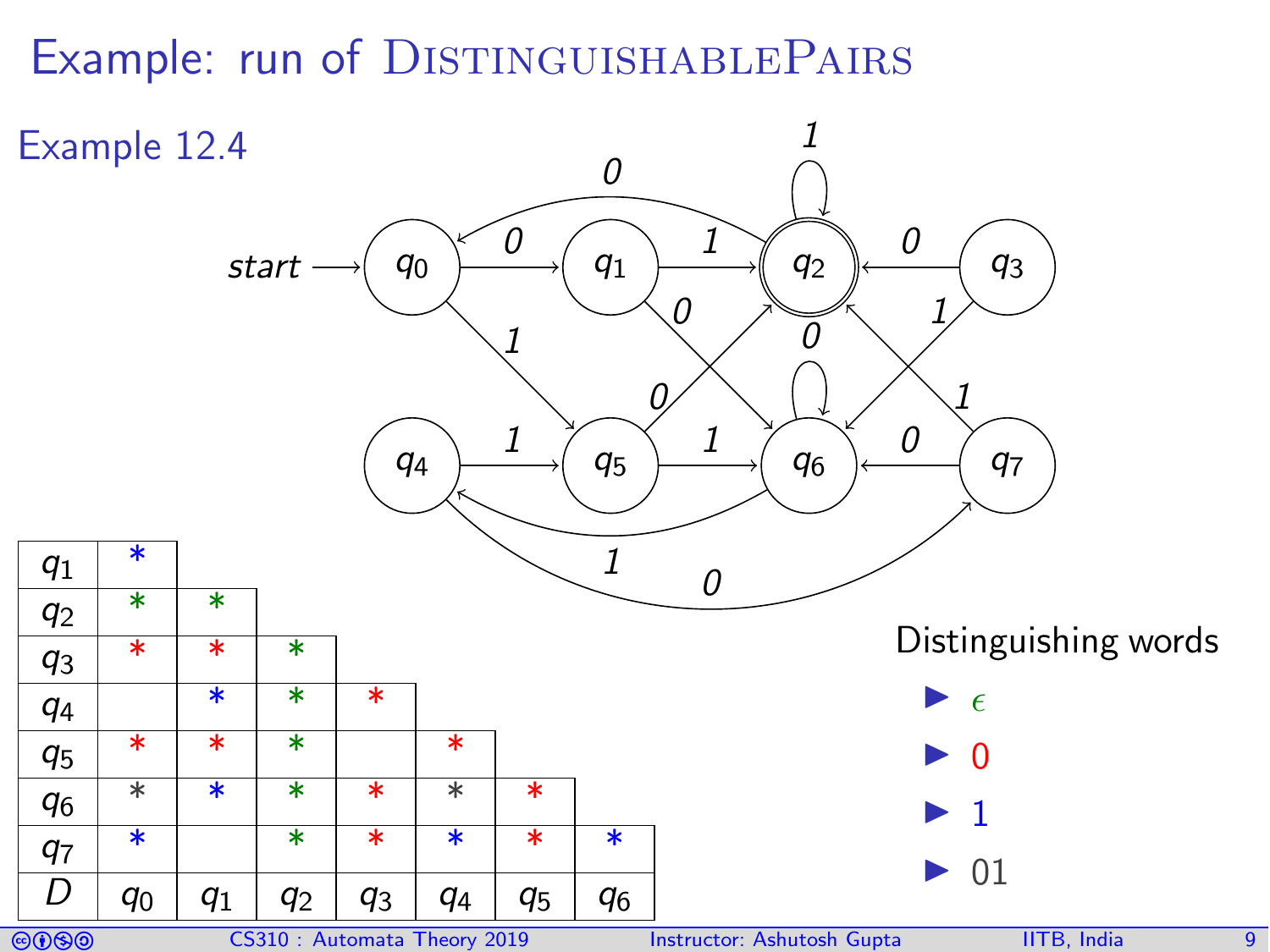### Finding equivalent states

Theorem 12.1 Let  $D =$ DISTINGUISHABLEPAIRS $((Q, \Sigma, \delta, q_0, F))$ . If  $\{q, q'\} \notin D$ , then q and q' are equivalent.

Proof.

Let  $D' = \{\{q, q'\} | q$  and  $q'$  are not equivalent, and  $\{q, q'\} \not\in D\}$ 

We choose the shortest distinguishing word w for some  $\{q,q'\} \in D'.$ (why exists?)

 $w \neq \epsilon$  is not possible, since the initialization of D adds all the pairs due to  $\epsilon$ .

Let  $w = ax$ .  $\{\delta(q, a), \delta(q', a)\}$  should be distinguishable by x.

If  $\{\delta(q, a), \delta(q', a)\}\$ is in D, then  $\{q, q'\}\$  must be in D.

Otherwise,  $\{\delta(q, a), \delta(q', a)\}$  has shorter distinguishing word. Contradiction.

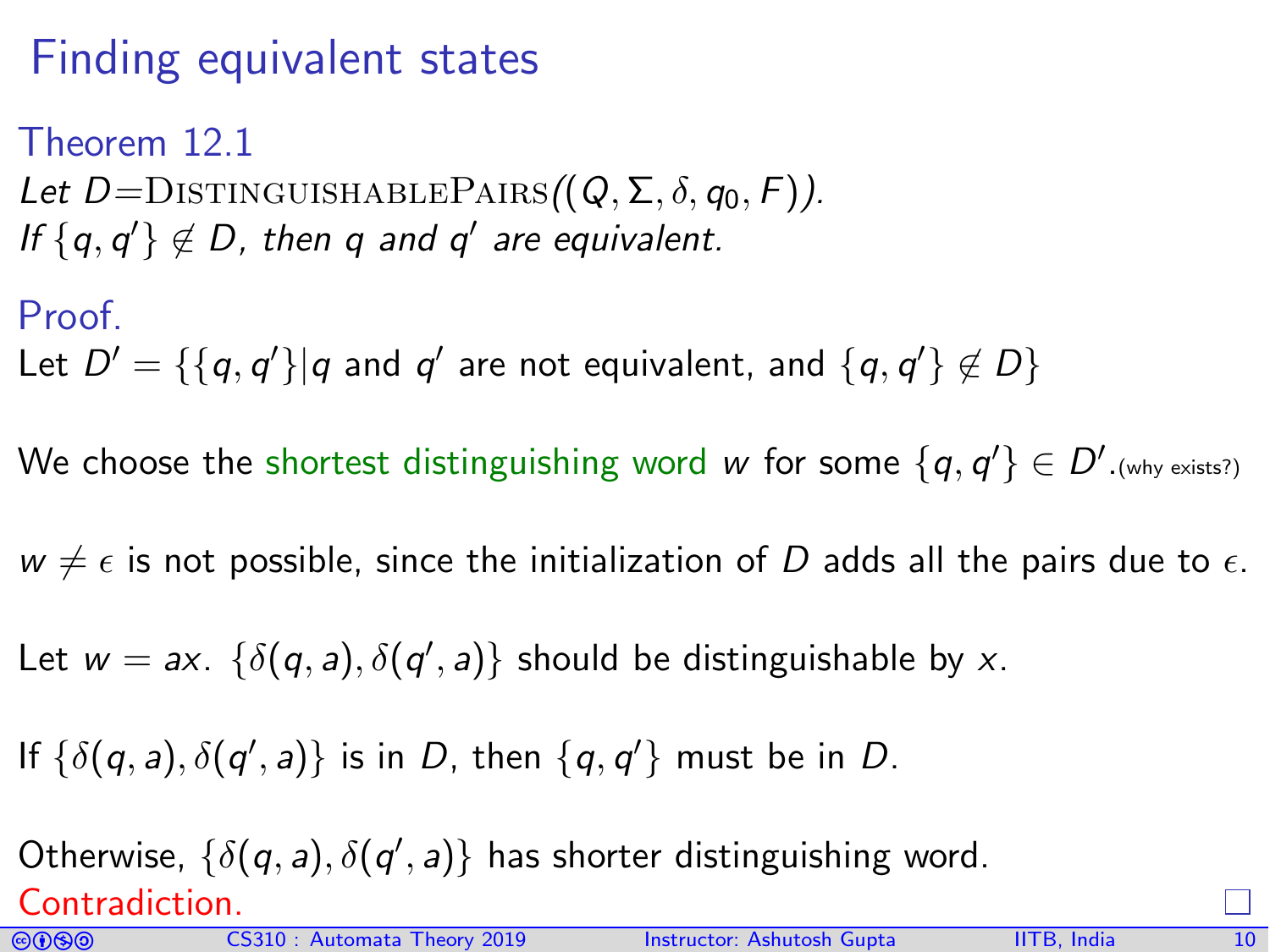#### Runtime performance of DISTINGUISHABLEPAIRS

Let us assume DFA has *n* states and constant number of alphabets.

- There can be at most  $n^2$  iterations
- In each iteration, we search for  $q, q'$ , and a, which may take  $n^2$  steps to find the states.

Total runtime  $n^4$ .

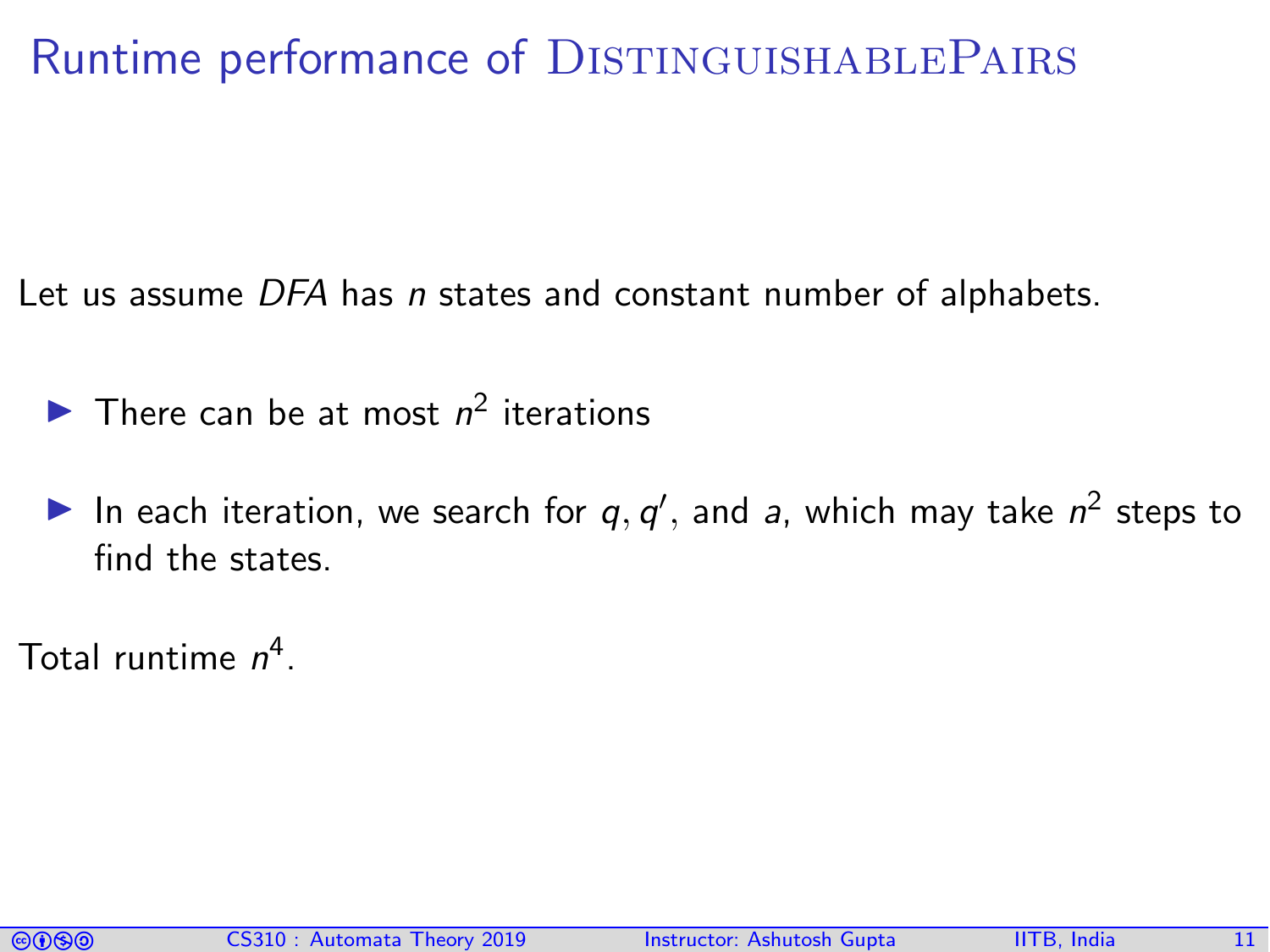#### Better implementation of DISTINGUISHABLEPAIRS

We can improve the performance by preprocessing.

Create the following directed graph

- ightharpoonup nodes are the unordered pairs  $\{q, q'\}$
- edges are  $(\lbrace q, q' \rbrace, \lbrace s, s' \rbrace)$  if  $\delta(s, a) = q$  and  $\delta(s', a) = q'$  for some a.

All nodes reachable from  $\{\{q,q'\}|q\in F\wedge q'\in Q-F\}$  are distinguishable pairs.

We can construct the graph in flight.

Exercise 12.3 What is the complexity after the above preprocessing?

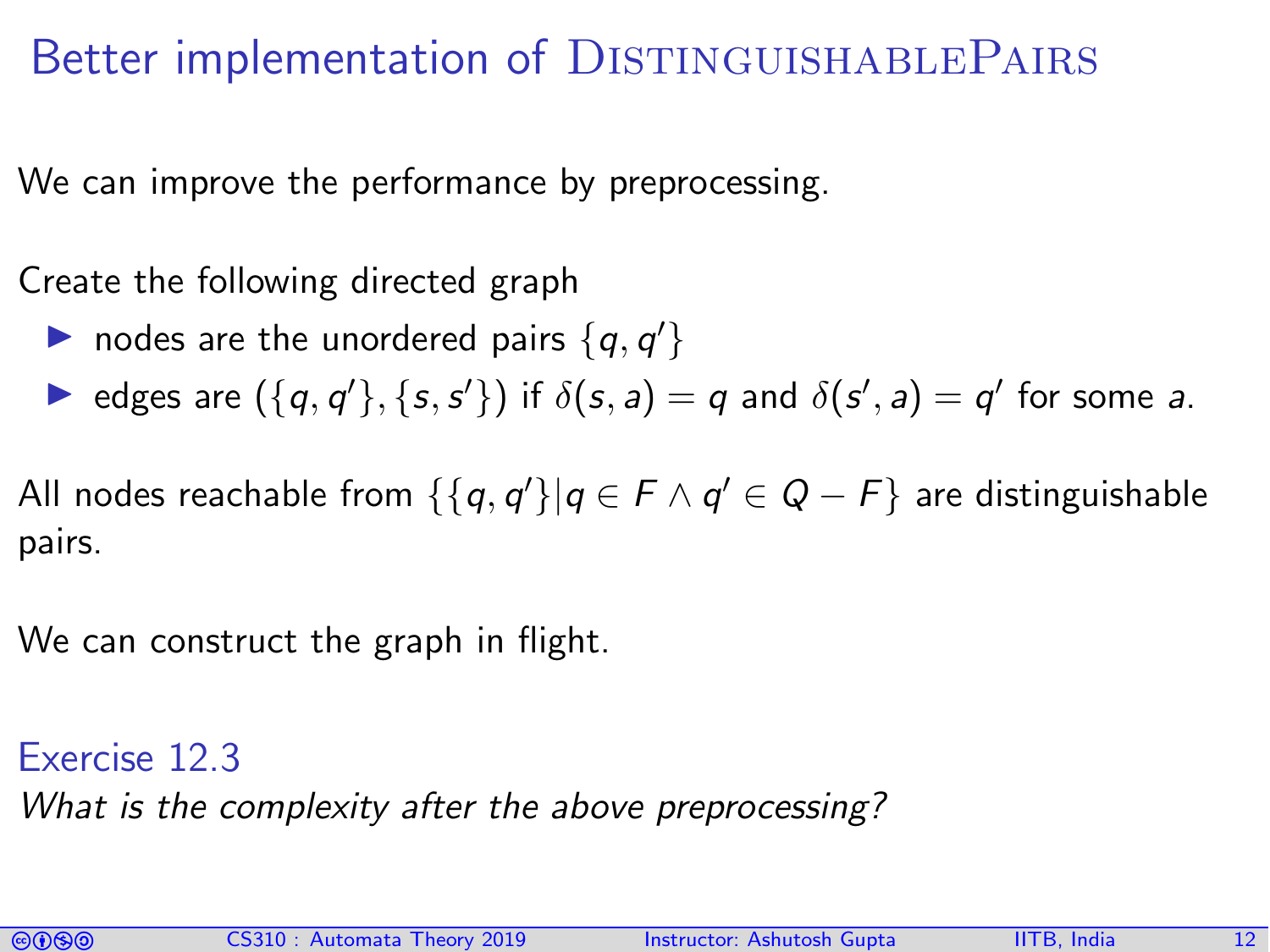### Topic 12.1

#### <span id="page-12-0"></span>[RL equivalence checking](#page-12-0)

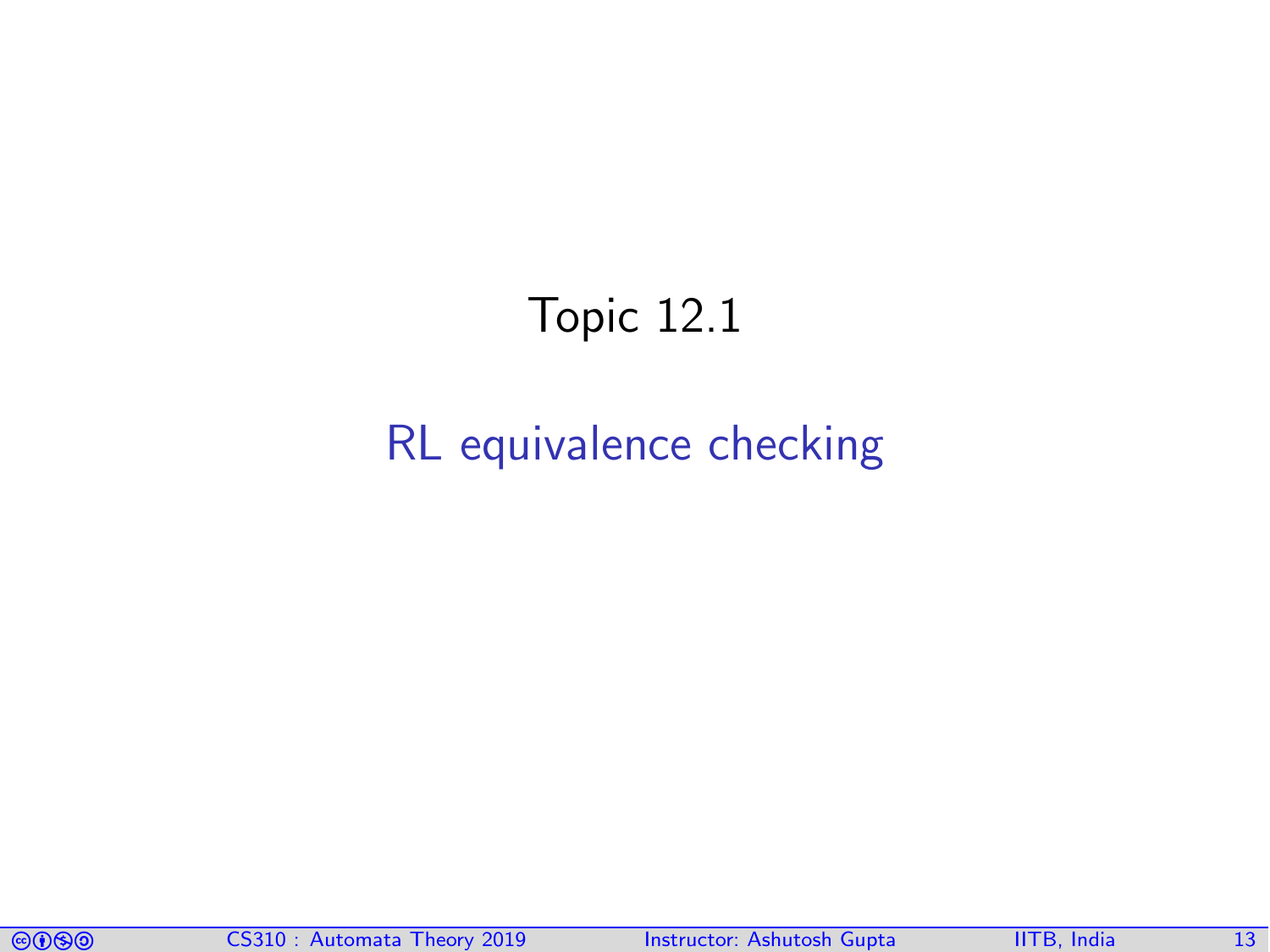Regular language equivalence checking

Consider two regular languages  $L_1$  and  $L_2$ .

Convert them into DFA  $A_1$  and  $A_2$  respectively.

Run DISTINGUISHABLEPAIRS on the automata as if they were one.

Theorem 12.2 The initial states of  $A_1$  and  $A_2$  are equivalent iff  $L_1 = L_2$ .

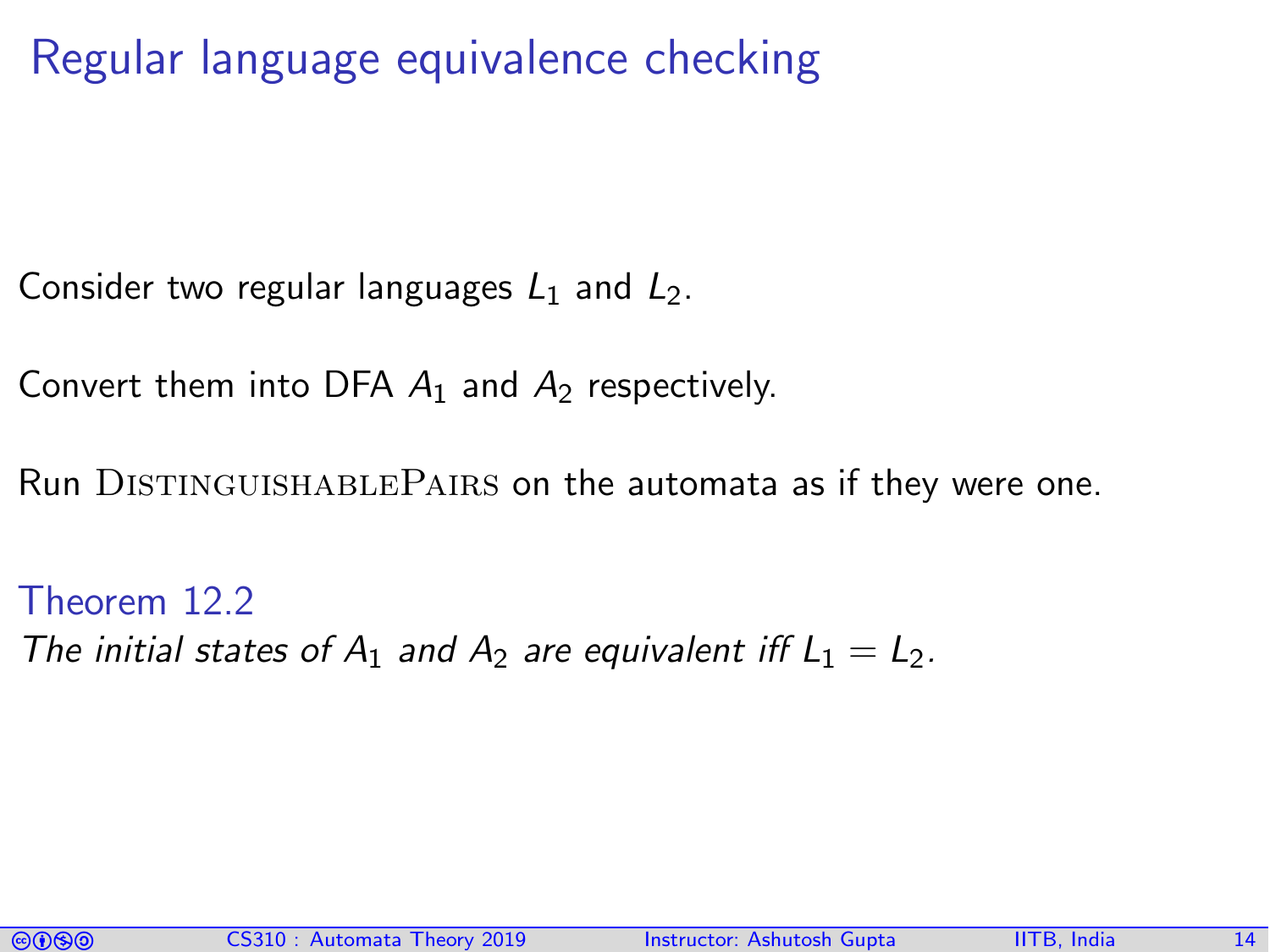Example : language equivalence checking

Example 12.5

Run  $D$ ISTINGUISHABLEPAIRS on the following automata as if they are one.



We obtain the following  $D$  set



Since  $q_0$  and  $q_2$  are not distinguishable, the automata have same language.

q4

1



1